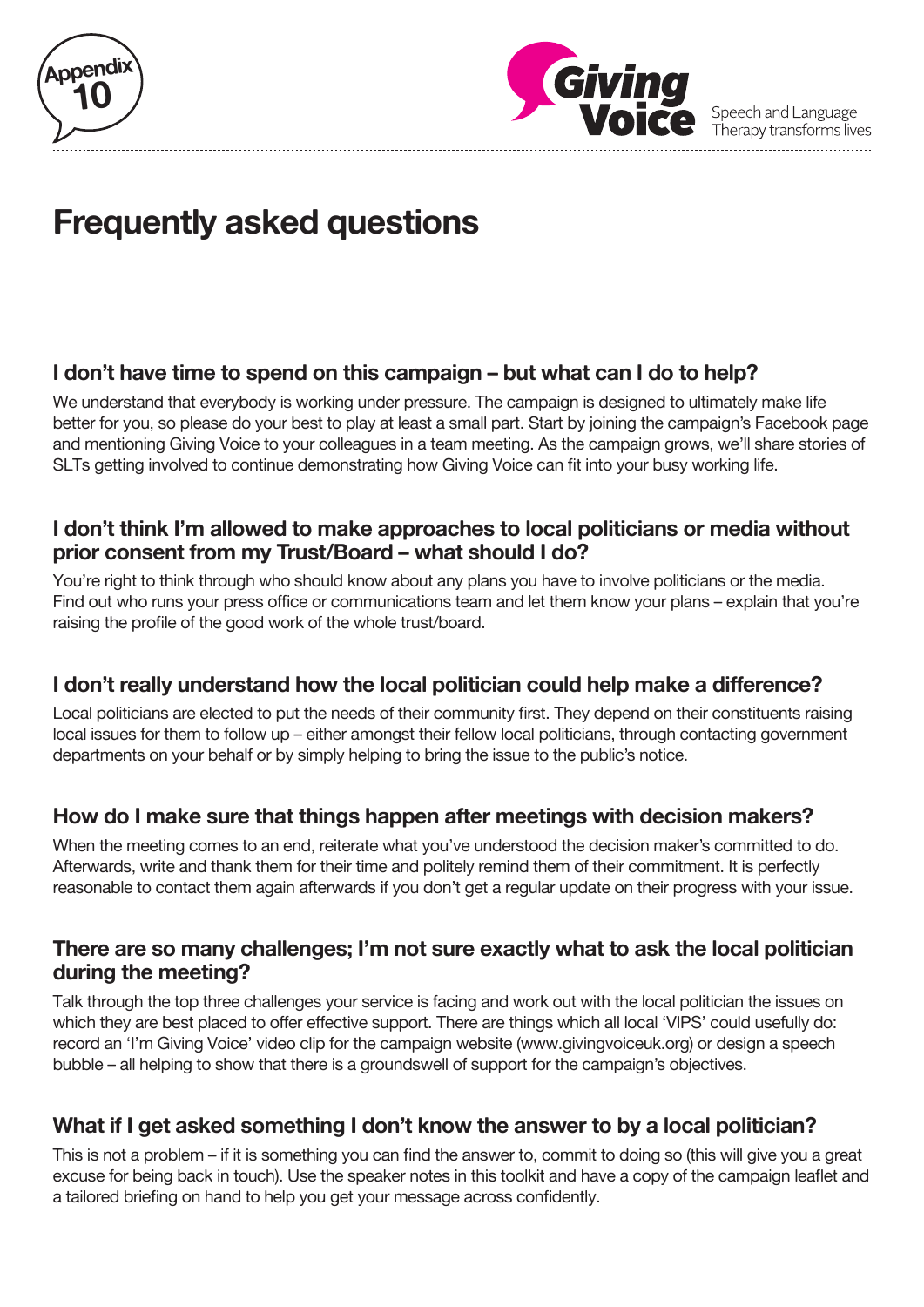



Speech and Language<br>Therapy transforms lives

## **I don't think I am in a position to be able to approach our commissioner – what should I do?**

If your role doesn't give you the opportunity for airtime with the commissioner, your task is to persuade your SLT manager/leader that the Giving Voice campaign is worth getting involved with, so that they can approach the commissioner with the campaign's key messages. The RCSLT is organising business and leadership training for managers/leaders to prepare them for interacting in the new commissioning environment – tell your manager to look out for dates.

#### **I don't think I'm allowed to ask service users to support the campaign – what's your advice?**

Share the campaign with your service users by displaying Giving Voice leaflets and notices in your waiting areas or other locations where you work. It should be possible to explain the basics of the campaign to service users (or their parents/carers) that you know well, especially if they are asking questions about the future of the service they're receiving. Simply prompting them to visit: www.givingvoiceuk.org will open up a range of opportunities for service users to get involved independently.

### **My SLT manager hasn't done anything and I want to support the campaign and get involved but I'm worried about over stepping my position – what should I do?**

Your task is to persuade your manager/leader that the Giving Voice campaign is worth getting involved with. If this is not easy, start by supporting the campaign as an individual by joining the social networking profiles and contributing a video or speech bubble design to the campaign website: www.givingvoiceuk.org. Contact the RCSLT to talk in more detail about how services are successfully engaging with the Giving Voice campaign and we can offer advice on convincing your colleagues to take part.

## **I don't know how to use the Facebook site or twitter, who can I ring for help?**

You can contact Ele Buckley, National Coordinator for Local Campaigns. Tel: 0207 378 3003 or email: ele.buckley@rcslt.org

#### **I work in an acute setting and I'm not sure how much of these activities can apply to me?**

Why not investigate advertising Giving Voice and its key messages on your Trust/Board Intranet or organise an awareness day for hospital staff, based around an area such as nutrition, communication or tracheostomy? You could publish a write-up in the hospital newsletter. We are very keen to hear from you about how we could support your campaigning efforts in the acute setting.

#### **My colleagues are focused on what our new provider units are going to look like – how can I make them get interested in Giving Voice?**

The Giving Voice campaign is relevant to any discussions about changes to service structures, allocation and new commissioning processes. Make your colleagues aware of the Giving Voice campaign and use items from the toolkit example case study and 'how to tell the story of your service' section to help effectively influence discussions around the changing environment. The RCSLT is organising business and leadership training for managers/leaders to prepare them for interacting in the new commissioning environment – tell yours to look out for dates.